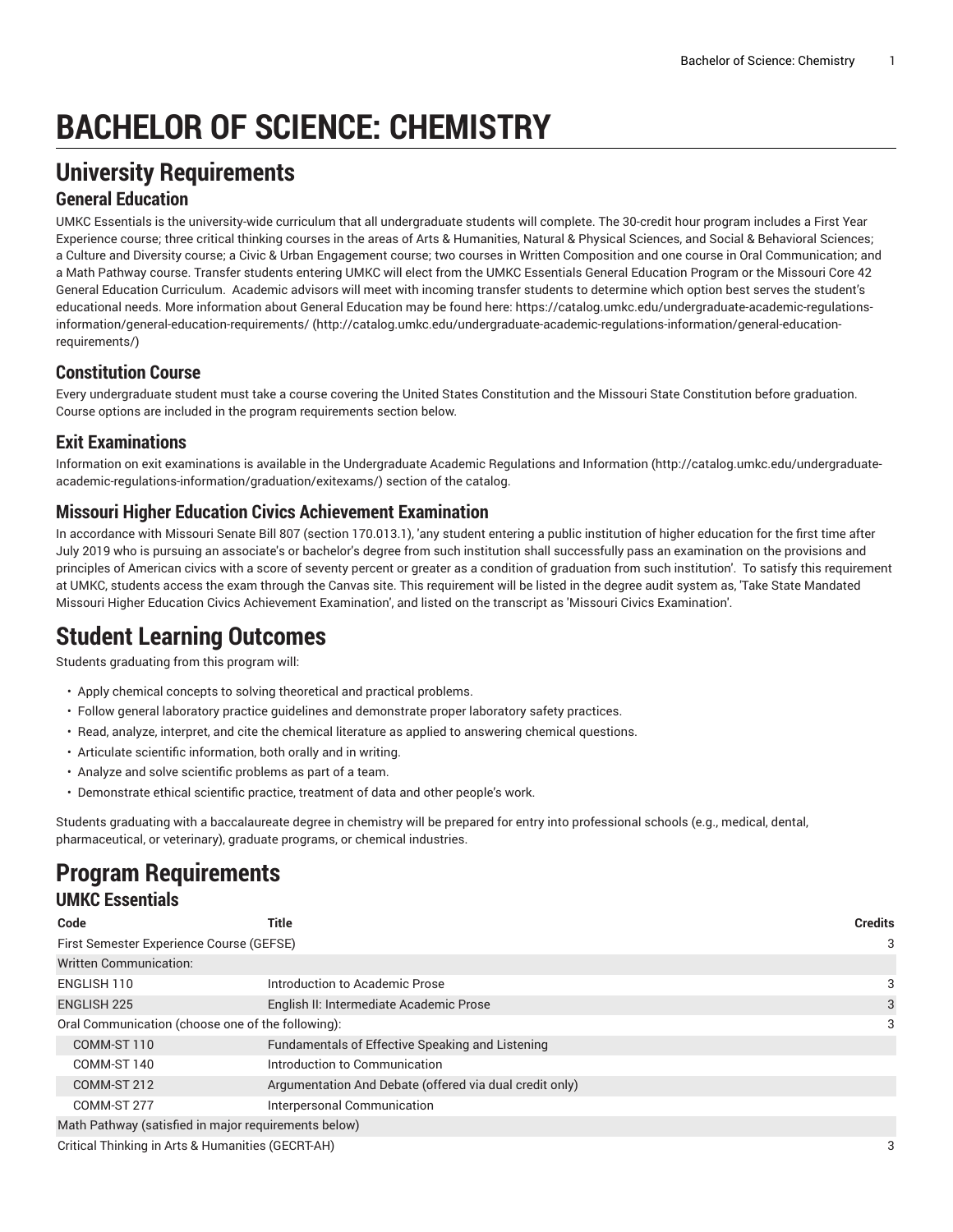| Critical Thinking in Natural & Physical Sciences (GECRT-SC)  | $\mathcal{A}$ |
|--------------------------------------------------------------|---------------|
| Critical Thinking in Social & Behavioral Sciences (GECRT-SS) |               |
| Culture & Diversity Course (GECDV)                           | $\mathcal{A}$ |
| Civic & Urban Engagement Course (GECUE)                      | 3             |
| <b>Total Credits</b>                                         | 27            |

#### **Constitution Course Requirement**

Section 170.011.1 of the Missouri Revised Statutes, 2015, states that all candidates for a degree issued by a college or university in the state of Missouri must have "satisfactorily passed an examination on the provisions and principles of the Constitution of the United States and of the state of Missouri, and in American history and American institutions."

Courses at UMKC that satisfy this state requirement are:

| Code                         | Title                                      | <b>Credits</b> |
|------------------------------|--------------------------------------------|----------------|
| Choose one of the following: |                                            | 3              |
| <b>CJC 364</b>               | The Supreme Court And The Criminal Process |                |
| HISTORY 101                  | U.S. History to 1877                       |                |
| HISTORY 102                  | U.S. History Since 1877                    |                |
| HONORS 230                   | <b>Honors American Government</b>          |                |
| POL-SCI 210                  | American Government                        |                |
| <b>Total Credits</b>         |                                            | 3              |

There are a few other ways this requirement can be satisfied for students transferring to UMKC:

- Take an equivalent course from the list above at a regionally accredited institution.
- Earn credit for one of the above courses through AP, IB, or CLEP.
- Take a course that directly satisfies the Missouri Constitution Requirement at another Missouri institution.
- Have a previous bachelors degree (or higher) from a regionally accredited institution.
- Have an Associate of Arts degree from a regionally accredited institution.
- Complete the 42 Hour Core at a Missouri institution and have it listed on the official transcript.

#### **Major Requirements**

The Chemistry Department bachelor of science degree is certified by the American Chemical Society (ACS) and requires the 43 credit hours in chemistry listed below, specifically the 2 credit hours of [CHEM 382](/search/?P=CHEM%20382), 3 credit hours of [CHEM 367](/search/?P=CHEM%20367) or [LS-BIOC 341](/search/?P=LS-BIOC%20341) and an upper division elective which may be chosen from selected departments $^{\rm l}$  .

Students must successfully complete the major requirements below with at least 12 hours of the noted upper division (300+) course requirements completed at UMKC.

- All majors must receive a C- or better in all chemistry courses with an overall chemistry GPA of 2.0 for graduation.
- A minimum grade of C- is required for all prerequisite courses (including physics and mathematics courses). In exceptional cases, students may receive written consent by submitting a petition to the Chemistry Undergraduate Curriculum Committee which has to be approved to waive this requirement.
- Each chemistry major must be advised by an Advisor every semester.
- Students must maintain academic standing as determined by the academic unit. Please see [https://catalog.umkc.edu/colleges-schools/sbc/](https://catalog.umkc.edu/colleges-schools/sbc/chemistry/#undergraduatetext) [chemistry/#undergraduatetext](https://catalog.umkc.edu/colleges-schools/sbc/chemistry/#undergraduatetext) for more information.

| Code                      | Title                                                                | <b>Credits</b> |
|---------------------------|----------------------------------------------------------------------|----------------|
| <b>General Chemistry</b>  |                                                                      |                |
| <b>CHEM 211</b>           | <b>General Chemistry I</b>                                           | $\overline{4}$ |
| or MOTRCHEM 150           | <b>MOTR Chemistry I</b>                                              |                |
| CHEM 211L                 | <b>Experimental General Chemistry I</b>                              |                |
| CHEM 212R<br>& CHEM 212LR | <b>General Chemistry II</b><br>and Experimental General Chemistry II | 5              |
| <b>Organic Chemistry</b>  |                                                                      |                |
| <b>CHEM 321</b>           | Organic Chemistry I                                                  | $\overline{4}$ |
| & 321L                    | and Organic Chemistry Laboratory I                                   |                |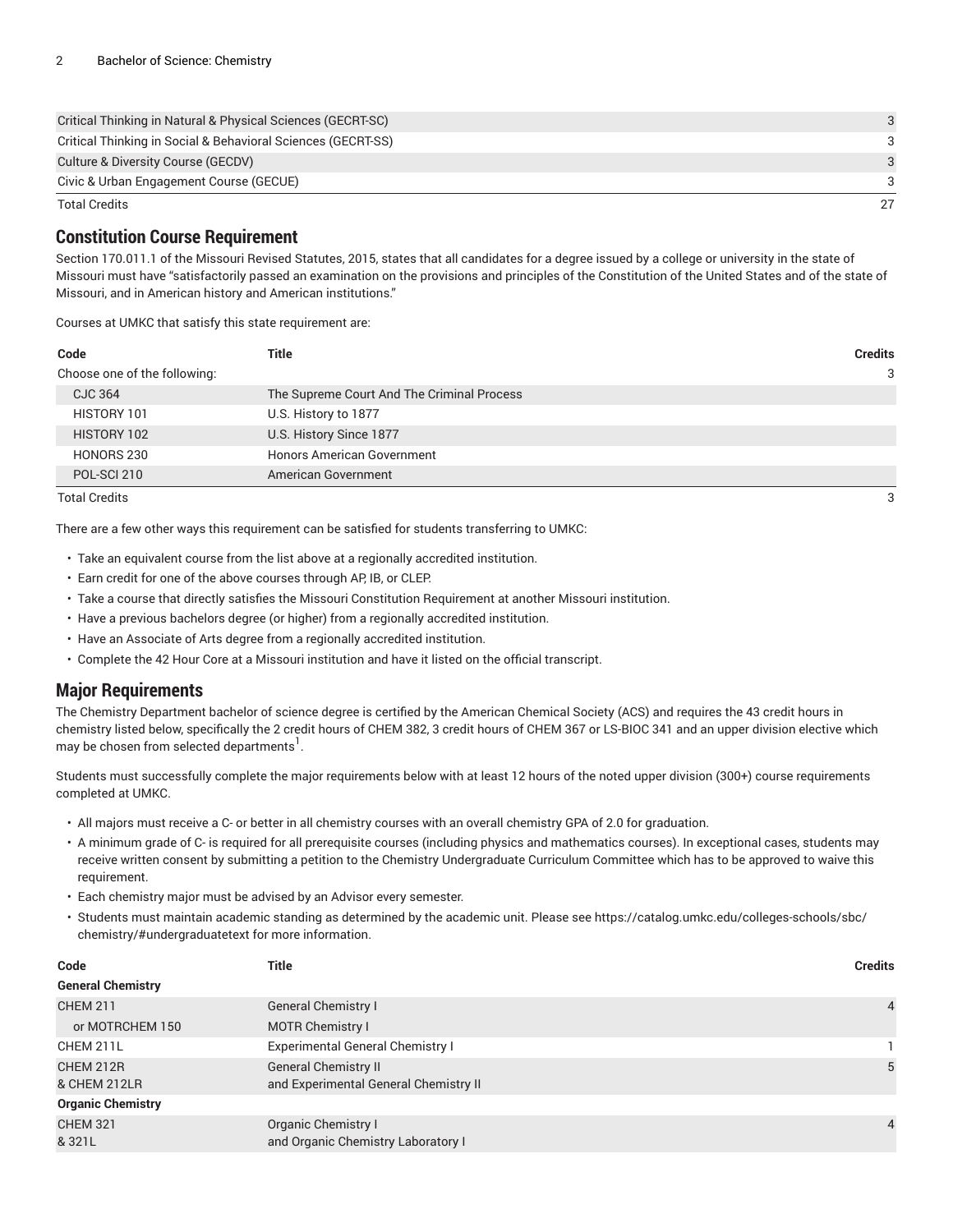| CHEM 322R                                              | Organic Chemistry II                           | $\overline{4}$ |
|--------------------------------------------------------|------------------------------------------------|----------------|
| & CHEM 322L                                            | and Organic Chemistry Laboratory II            |                |
| <b>Analytical Chemistry</b>                            |                                                |                |
| CHEM 341WI                                             | Analytical Chemistry I: Quantitative Analysis  | 4              |
| or CHEM 341                                            | Analytical Chemistry I: Quantitative Analysis  |                |
| CHEM 442R                                              | Analytical Chemistry II: Instrumental Analysis | 3              |
| <b>Physical Chemistry</b>                              |                                                |                |
| <b>CHEM 431</b>                                        | <b>Physical Chemistry I</b>                    | 3              |
| <b>CHEM 432</b>                                        | Physical Chemistry II                          | 3              |
| CHEM 437WI                                             | <b>Experimental Physical Chemistry I</b>       | 3              |
| or CHEM 437                                            | <b>Experimental Physical Chemistry I</b>       |                |
| <b>Chemical Literature</b>                             |                                                |                |
| <b>CHEM 410</b>                                        | <b>Chemical Literature</b>                     | $\mathbf{1}$   |
| <b>Inorganic Chemistry</b>                             |                                                |                |
| CHEM 451R                                              | Inorganic Chemistry                            | 3              |
| <b>Advanced Work</b>                                   |                                                |                |
| One of the following:                                  |                                                | 3              |
| CHEM 387, CHEM 392, CHEM 399, or above CHEM 400        |                                                |                |
| MATH course higher than 250 with 220 as a prerequisite |                                                |                |
| BIOLOGY 300 or Higher                                  |                                                |                |
| PHYSICS 300 or Higher                                  |                                                |                |
| STAT 400 or Higher                                     |                                                |                |
| <b>Math</b>                                            |                                                |                |
| <b>MATH 120</b>                                        | Precalculus (satisfies Math Pathway)           | 5              |
| <b>MATH 210</b>                                        | Calculus I                                     | 4              |
| <b>MATH 220</b>                                        | Calculus II                                    | 4              |
| <b>MATH 250</b>                                        | Calculus III                                   | $\overline{4}$ |
| <b>Engineering Physics</b>                             |                                                |                |
| PHYSICS 240                                            | Physics For Scientists and Engineers I         | 5              |
| or PHYSICS 210                                         | <b>General Physics I</b>                       |                |
| PHYSICS 250                                            | Physics For Scientists and Engineers II        | 5              |
| or PHYSICS 220                                         | <b>General Physics II</b>                      |                |
| <b>ACS Requirements</b> <sup>1</sup>                   |                                                |                |
| <b>CHEM 382</b>                                        | Inorganic And Organic Synthesis                | $\overline{2}$ |
| <b>CHEM 367</b>                                        | <b>Bioorganic Chemistry</b>                    | 3              |
| or BIOLOGY 441                                         | Biochemistry                                   |                |
| <b>Total Credits</b>                                   |                                                | 73             |

1

On rare occasions, a student may need more flexibility than the ACS-certified B.S. degree allows. In this case, course substitutions may be selected and approved by a chemistry advisor so that the student may still complete the bachelor of science degree in chemistry as a non-ACS-certified degree.

#### **General Electives**

Students must take elective credit hours to meet the minimum credit hour requirement for their degree, including at least 36 credit hours of coursework at the 300-level or above. The minimum required by the university is 120 credit hours, of which at least 30 credit hours must be taken at UMKC, but some degree programs require more.

**Code Title Credits General Electives 17 Minimum GPA: 2.0 Total Credit Hours: 120**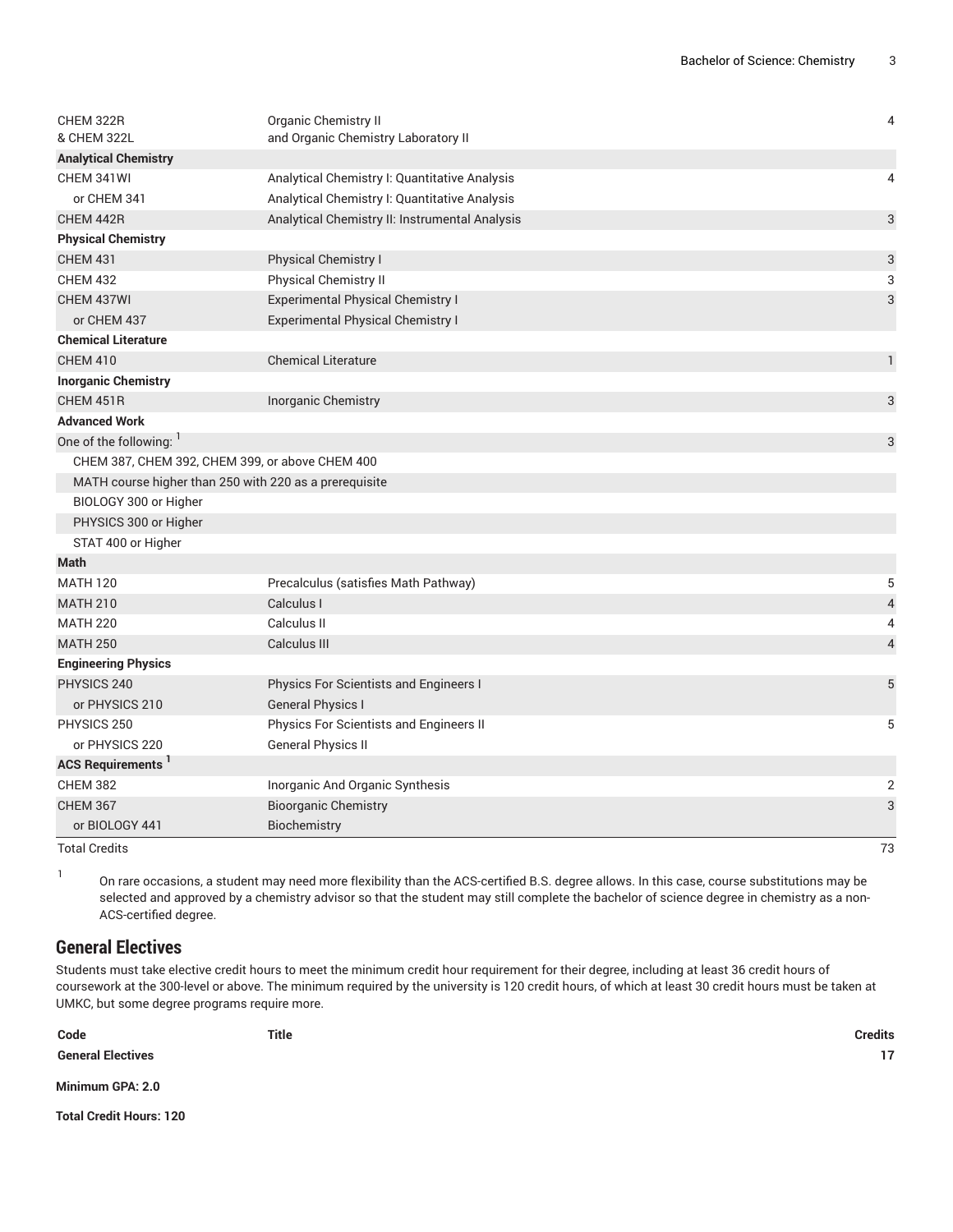# **Tools for Planning and Fulfilling Academic Requirements**

UMKC's Major Maps are detailed, semester by semester plans that lead a student to complete all degree requirements within four years. Plans include benchmarks and critical courses by term that assist a student's evaluation of progress and major "fit". In order to ensure that the appropriate courses are taken, students are encouraged to consult with the undergraduate advisor for this major. Please see the tab above to view the major map for this program.

UMKC's [Transfer](https://www.umkc.edu/admissions/transfer-guides.html) Guides [\(https://www.umkc.edu/admissions/transfer-guides.html](https://www.umkc.edu/admissions/transfer-guides.html)) provide detailed guidance on recommended transfer coursework, plans of study, transfer timelines, and transfer contact information. To ensure a seamless transfer experience, students are encouraged to work with both their community college advisor and a UMKC advisor when planning their coursework.

UMKC's [PlanMyDegree](https://www.umkc.edu/registrar/academic-programs/plan-my-degree.html) 'Audit' ([https://www.umkc.edu/registrar/academic-programs/plan-my-degree.html\)](https://www.umkc.edu/registrar/academic-programs/plan-my-degree.html) degree audit system provides an individual evaluation of all degree requirements (General Education, Degree Specific, Major Specific, etc.) for students' officially recorded (Office of Registration and Records) and "what if" exploratory plans of study. This evaluation is used to certify all graduation requirements.

UMKC's [PlanMyDegree](https://www.umkc.edu/registrar/academic-programs/plan-my-degree.html) 'Plans' [\(https://www.umkc.edu/registrar/academic-programs/plan-my-degree.html\)](https://www.umkc.edu/registrar/academic-programs/plan-my-degree.html) degree planning tool enables students to develop a personalized semester by semester plan of study towards completion of degree requirements for student's officially recorded (Office of Registration and Records) and "what if" exploratory plans of study. Update and edit your full plan to degree completion each term and confirm accuracy each semester with your Academic Advisor(s).

### **Major Map Four Year Graduation Plan - Courses & Critical Benchmarks for First Time College Students:**

UMKC's Major Maps are detailed, undergraduate four-year course outlines that inform students on the classes they should take and when to take them. Outlines are updated yearly. Graduate students should visit their program's individual school for program outlines.

The following is a sample course of study. Your path to graduation may vary based on factors such as college credit you earned while in high school, transfer work from other institutions of higher learning, and placement in Mathematics. You are responsible for checking prerequisites to any courses. It is the Student's responsibility to ensure that all program requirements are met. This guide is not a substitute for academic advisement.

| <b>First Year</b>           |                |                                                       |                |                           |
|-----------------------------|----------------|-------------------------------------------------------|----------------|---------------------------|
| <b>Fall Semester</b>        | <b>Credits</b> | <b>Spring Semester</b>                                | <b>Credits</b> |                           |
| <b>CHEM 211</b><br>& 211LCC |                | 5 CHEM 212R<br>& CHEM 212LRCC                         |                | 5                         |
| MATH 120CC                  |                | 5 MATH 210CC                                          |                | $\overline{4}$            |
| <b>GEFSE 101</b>            |                | 3 ENGLISH 225                                         |                | 3                         |
| ENGLISH 110                 |                | 3 GECRT-SC 101                                        |                | $\ensuremath{\mathsf{3}}$ |
|                             |                | BIOLOGY 250 or LIFE-SCI 201<br>(recommended elective) |                | $\mathbf{1}$              |
|                             | 16             |                                                       |                | 16                        |
| <b>Second Year</b>          |                |                                                       |                |                           |
| <b>Fall Semester</b>        | <b>Credits</b> | <b>Spring Semester</b>                                | <b>Credits</b> |                           |
| <b>CHEM 321</b><br>& 321LCC |                | 4 CHEM 322R<br>& CHEM 322LCC                          |                | 4                         |
| PHYSICS 240CC               |                | 5 PHYSICS 250CC                                       |                | $\sqrt{5}$                |
| <b>MATH 220</b>             |                | 4 MATH 250                                            |                | 4                         |
| COMM-ST 110, 140, or 277    |                | 3 GECRT-SS 101                                        |                | $\ensuremath{\mathsf{3}}$ |
|                             | 16             |                                                       |                | 16                        |
| <b>Third Year</b>           |                |                                                       |                |                           |
| <b>Fall Semester</b>        | <b>Credits</b> | <b>Spring Semester</b>                                | <b>Credits</b> |                           |
| <b>CHEM 431</b>             |                | 3 CHEM 432                                            |                | 3                         |
| CHEM 341WI                  |                | 4 CHEM 437WI                                          |                | 3                         |
| <b>CHEM 410</b>             |                | 1 GECRT-AH 101                                        |                | 3                         |